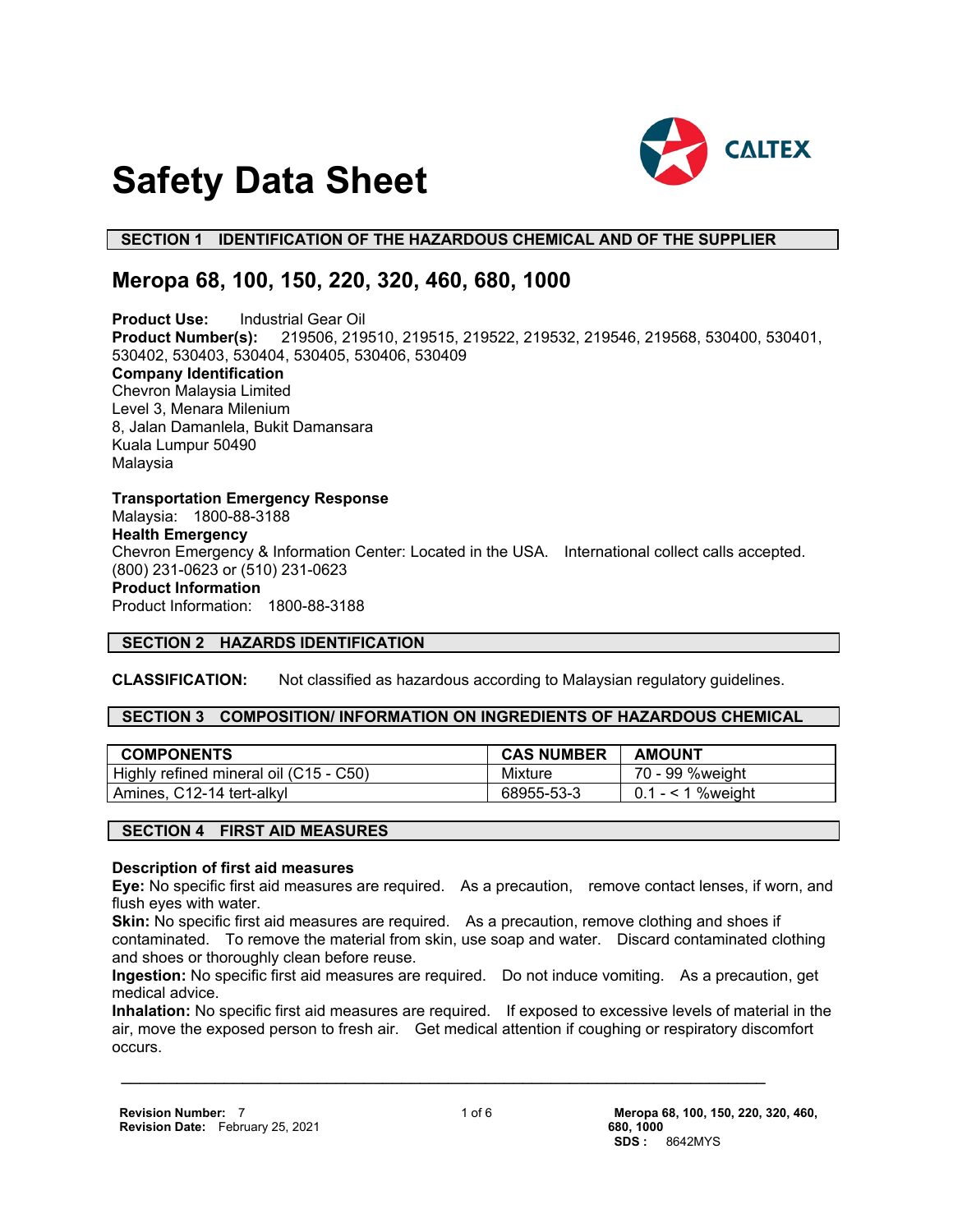#### **Most important symptoms and effects, both acute and delayed IMMEDIATE HEALTH EFFECTS**

**Eye:** Not expected to cause prolonged or significant eye irritation.

**Skin:** Contact with the skin is not expected to cause prolonged or significant irritation. Not expected to be harmful to internal organs if absorbed through the skin.

**Ingestion:** Not expected to be harmful if swallowed.

**Inhalation:** Not expected to be harmful if inhaled. Contains a petroleum-based mineral oil. May cause respiratory irritation or other pulmonary effects following prolonged or repeated inhalation of oil mist at airborne levels above the recommended mineral oil mist exposure limit. Symptoms of respiratory irritation may include coughing and difficulty breathing.

**Indication of any immediate medical attention and special treatment needed** Not applicable

# **SECTION 5 FIRE FIGHTING MEASURES**

**EXTINGUISHING MEDIA:** Use water fog, foam, dry chemical or carbon dioxide (CO2) to extinguish flames.

# **PROTECTION OF FIRE FIGHTERS:**

**Fire Fighting Instructions:** This material will burn although it is not easily ignited. See Section 7 for proper handling and storage. For fires involving this material, do not enter any enclosed or confined fire space without proper protective equipment, including self-contained breathing apparatus. **Combustion Products:** Highly dependent on combustion conditions. A complex mixture of airborne solids, liquids, and gases including carbon monoxide, carbon dioxide, and unidentified organic compounds will be evolved when this material undergoes combustion.

# **SECTION 6 ACCIDENTAL RELEASE MEASURES**

**Personal Precautions, Protective Equipment and Emergency Procedures:** Eliminate all sources of ignition in vicinity of spilled material.

**Environmental Precautions:** Stop the source of the release if you can do it without risk. Contain release to prevent further contamination of soil, surface water or groundwater.

**Methods and Material For Containment and Cleaning Up:** Clean up spill as soon as possible, observing precautions in Exposure Controls/Personal Protection. Use appropriate techniques such as applying non-combustible absorbent materials or pumping. Where feasible and appropriate, remove contaminated soil and dispose of in a manner consistent with applicable requirements. Place other contaminated materials in disposable containers and dispose of in a manner consistent with applicable requirements.Report spills to local authorities as appropriate or required.

# **SECTION 7 HANDLING AND STORAGE**

**General Handling Information:** Avoid contaminating soil or releasing this material into sewage and drainage systems and bodies of water.

**Static Hazard:** Electrostatic charge may accumulate and create a hazardous condition when handling this material. To minimize this hazard, bonding and grounding may be necessary but may not, by themselves, be sufficient. Review all operations which have the potential of generating and accumulating an electrostatic charge and/or a flammable atmosphere (including tank and container filling, splash filling, tank cleaning, sampling, gauging, switch loading, filtering, mixing, agitation, and vacuum truck operations) and use appropriate mitigating procedures.

**Container Warnings:** Container is not designed to contain pressure. Do not use pressure to empty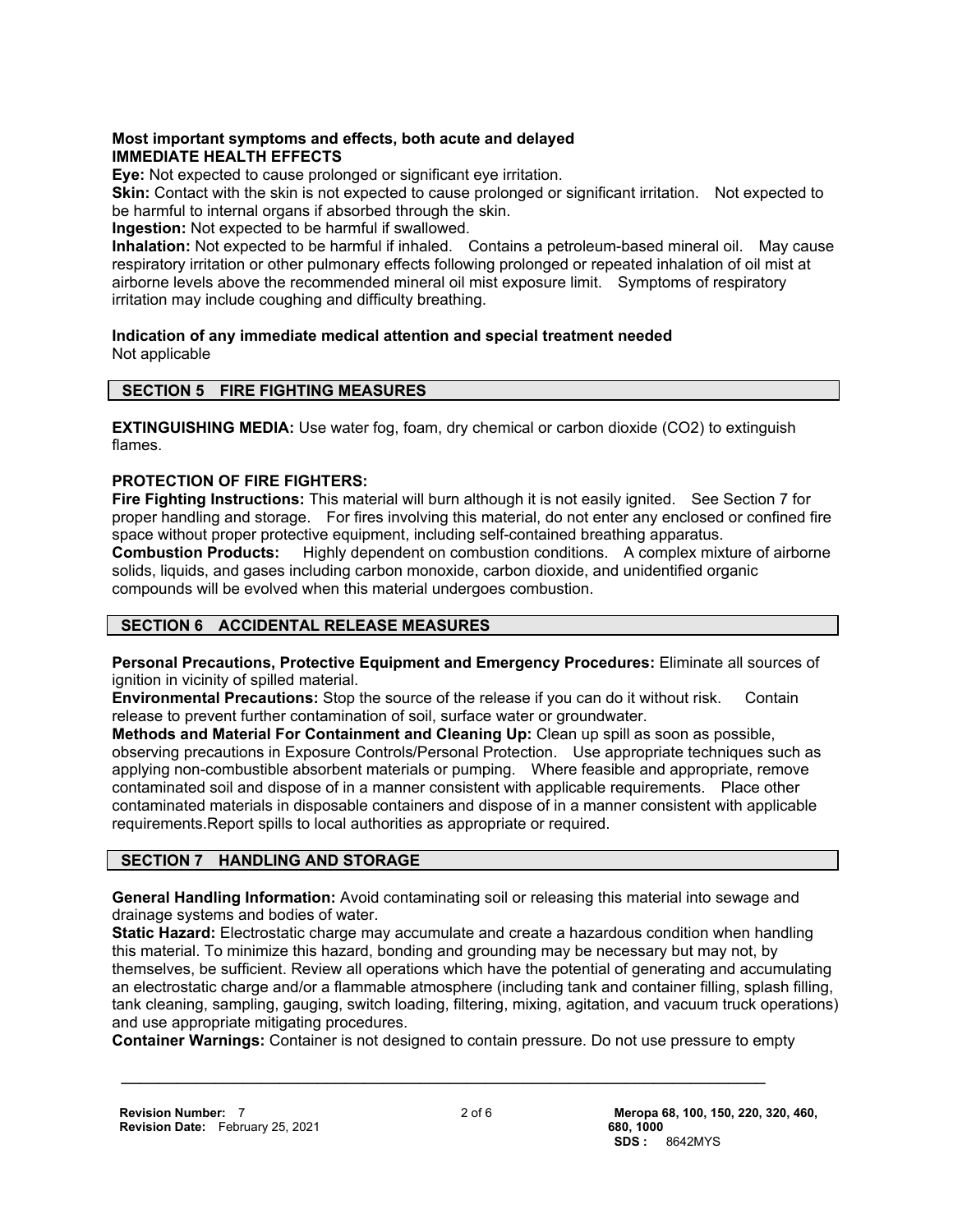container or it may rupture with explosive force. Empty containers retain product residue (solid, liquid, and/or vapor) and can be dangerous. Do not pressurize, cut, weld, braze, solder, drill, grind, or expose such containers to heat, flame, sparks, static electricity, or other sources of ignition. They may explode and cause injury or death. Empty containers should be completely drained, properly closed, and promptly returned to a drum reconditioner or disposed of properly.

# **SECTION 8 EXPOSURE CONTROLS/PERSONAL PROTECTION**

# **GENERAL CONSIDERATIONS:**

Consider the potential hazards of this material (see Section 2), applicable exposure limits, job activities, and other substances in the work place when designing engineering controls and selecting personal protective equipment. If engineering controls or work practices are not adequate to prevent exposure to harmful levels of this material, the personal protective equipment listed below is recommended. The user should read and understand all instructions and limitations supplied with the equipment since protection is usually provided for a limited time or under certain circumstances.

# **ENGINEERING CONTROLS:**

Use in a well-ventilated area.

# **PERSONAL PROTECTIVE EQUIPMENT**

**Eye/Face Protection:** No special eye protection is normally required. Where splashing is possible, wear safety glasses with side shields as a good safety practice.

**Skin Protection:** No special protective clothing is normally required. Where splashing is possible, select protective clothing depending on operations conducted, physical requirements and other substances in the workplace. Suggested materials for protective gloves include: 4H (PE/EVAL), Nitrile Rubber, Silver Shield, Viton.

**Respiratory Protection:** No respiratory protection is normally required. If user operations generate an oil mist, determine if airborne concentrations are below the occupational exposure limit for mineral oil mist. If not, wear an approved respirator that provides adequate protection from the measured concentrations of this material. For air-purifying respirators use a particulate cartridge. Use a positive pressure air-supplying respirator in circumstances where air-purifying respirators may not provide adequate protection.

# **Occupational Exposure Limits:**

| Component                                         | Agency   | Form  | <b>TWA</b>       | <b>STEL</b> | Ceilina | <b>Notation</b> |  |
|---------------------------------------------------|----------|-------|------------------|-------------|---------|-----------------|--|
| Highly refined mineral oil<br>$(C15 - C50)$       | Malavsia | $- -$ | $5 \text{ mg/m}$ | $- -$       | $- -$   | --              |  |
| Consult local authorities for appropriate values. |          |       |                  |             |         |                 |  |
| ---------                                         |          |       |                  |             |         |                 |  |

# **SECTION 9 PHYSICAL AND CHEMICAL PROPERTIES**

# **Attention: the data below are typical values and do not constitute a specification.**

 **\_\_\_\_\_\_\_\_\_\_\_\_\_\_\_\_\_\_\_\_\_\_\_\_\_\_\_\_\_\_\_\_\_\_\_\_\_\_\_\_\_\_\_\_\_\_\_\_\_\_\_\_\_\_\_\_\_\_\_\_\_\_\_\_\_\_\_\_\_ Color:** Brown to yellow **Physical State:** Liquid **Odor:** Petroleum odor **Odor Threshold:** No data available **pH:** Not Applicable **Vapor Pressure:** No data available **Vapor Density (Air = 1):** No data available **Boiling Point:** No data available **Boiling Range: Solubility:** Soluble in hydrocarbons; insoluble in water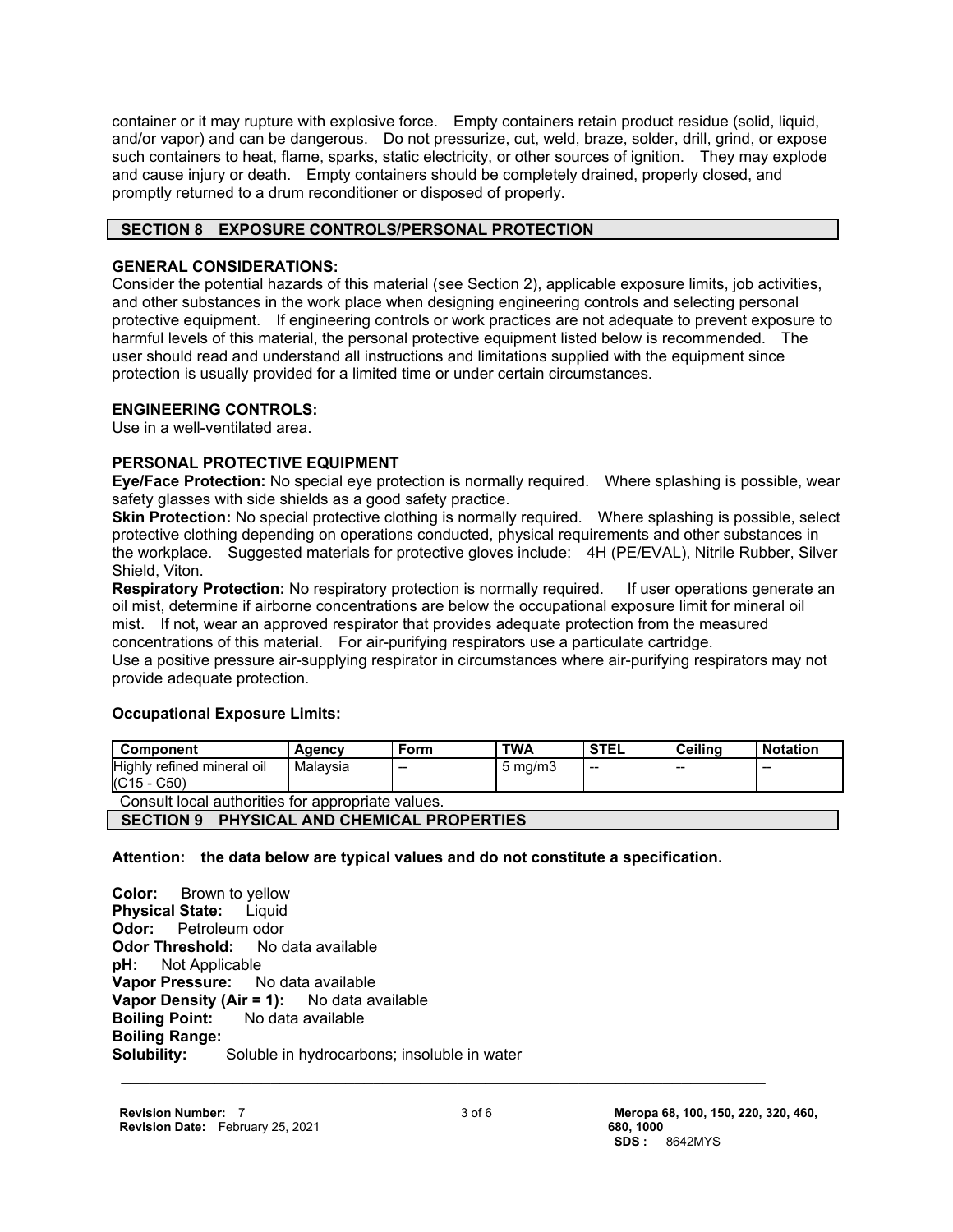**Freezing Point:** Not Applicable **Density:** 0.877 kg/l - 0.928 kg/l @ 15°C (59°F) (Typical) **Viscosity:** 61.20 mm2/s - 1350 mm2/s @ 40°C (104°F) **Evaporation Rate:** No data available **Decomposition temperature:** No data available **Octanol/Water Partition Coefficient:** No data available

#### **FLAMMABLE PROPERTIES:**

**Flashpoint:** (Cleveland Open Cup) 200 °C (392 °F) (Minimum) **Autoignition:** Not Applicable **Flammability (Explosive) Limits (% by volume in air):** Lower: Not Applicable Upper: Not Applicable

# **SECTION 10 STABILITY AND REACTIVITY**

**Reactivity:** May react with strong acids or strong oxidizing agents, such as chlorates, nitrates, peroxides, etc.

**Chemical Stability:** This material is considered stable under normal ambient and anticipated storage and handling conditions of temperature and pressure.

**Incompatibility With Other Materials:** Not applicable Hazardous Decomposition Products: None known (None expected) **Hazardous Polymerization:** Hazardous polymerization will not occur.

# **SECTION 11 TOXICOLOGICAL INFORMATION**

#### **IMMEDIATE HEALTH EFFECTS**

**Eye Irritation:** The eye irritation hazard is based on evaluation of data for product components. **Skin Irritation:** The skin irritation hazard is based on evaluation of data for product components. **Skin Sensitization:** The skin sensitization hazard is based on evaluation of data for similar materials or product components.

**Acute Dermal Toxicity:** The acute dermal toxicity hazard is based on evaluation of data for product components.

**Acute Oral Toxicity:** The acute oral toxicity hazard is based on evaluation of data for product components.

**Acute Inhalation Toxicity:** The acute inhalation toxicity hazard is based on evaluation of data for product components.

**Acute Toxicity Estimate:** Not Determined

**Germ Cell Mutagenicity:** The hazard evaluation is based on data for components or a similar material.

**Carcinogenicity:** The hazard evaluation is based on data for components or a similar material.

**Reproductive Toxicity:** The hazard evaluation is based on data for components or a similar material.

**Specific Target Organ Toxicity - Single Exposure:** The hazard evaluation is based on data for components or a similar material.

 **\_\_\_\_\_\_\_\_\_\_\_\_\_\_\_\_\_\_\_\_\_\_\_\_\_\_\_\_\_\_\_\_\_\_\_\_\_\_\_\_\_\_\_\_\_\_\_\_\_\_\_\_\_\_\_\_\_\_\_\_\_\_\_\_\_\_\_\_\_**

**Specific Target Organ Toxicity - Repeated Exposure:** The hazard evaluation is based on data for components or a similar material.

#### **ADDITIONAL TOXICOLOGY INFORMATION:**

This product contains petroleum base oils which may be refined by various processes including severe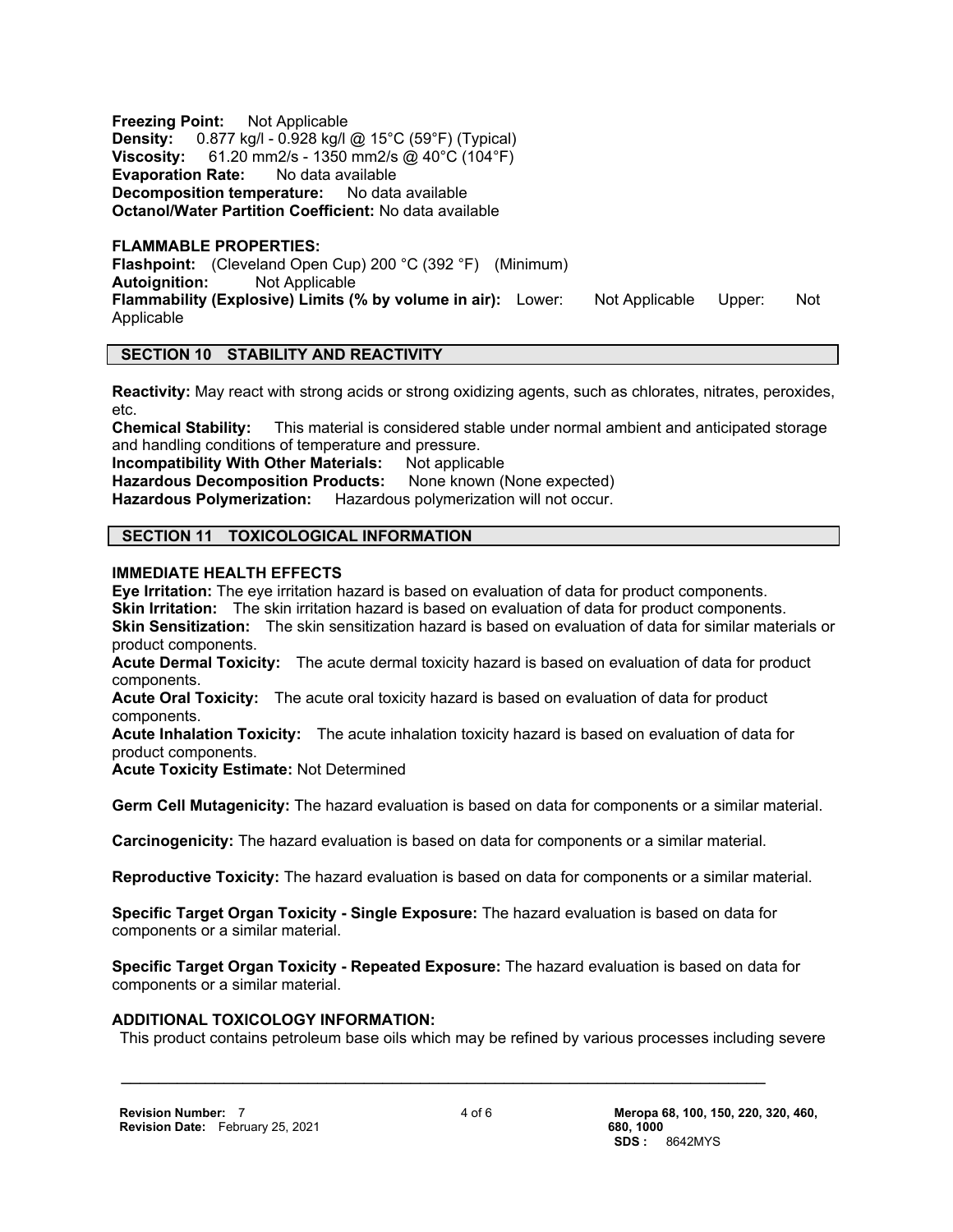solvent extraction, severe hydrocracking, or severe hydrotreating. None of the oils requires a cancer warning under the OSHA Hazard Communication Standard (29 CFR 1910.1200). These oils have not been listed in the National Toxicology Program (NTP) Annual Report nor have they been classified by the International Agency for Research on Cancer (IARC) as; carcinogenic to humans (Group 1), probably carcinogenic to humans (Group 2A), or possibly carcinogenic to humans (Group 2B).

 These oils have not been classified by the American Conference of Governmental Industrial Hygienists (ACGIH) as: confirmed human carcinogen (A1), suspected human carcinogen (A2), or confirmed animal carcinogen with unknown relevance to humans (A3).

# **SECTION 12 ECOLOGICAL INFORMATION**

#### **ECOTOXICITY**

This material is not expected to be harmful to aquatic organisms.

The product has not been tested. The statement has been derived from the properties of the individual components.

#### **MOBILITY**

No data available.

#### **PERSISTENCE AND DEGRADABILITY**

This material is not expected to be readily biodegradable. The biodegradability of this material is based on an evaluation of data for the components or a similar material.

The product has not been tested. The statement has been derived from the properties of the individual components.

# **POTENTIAL TO BIOACCUMULATE**

Bioconcentration Factor:No data available. Octanol/Water Partition Coefficient:No data available

# **SECTION 13 DISPOSAL INFORMATION**

Use material for its intended purpose or recycle if possible. Oil collection services are available for used oil recycling or disposal. Place contaminated materials in containers and dispose of in a manner consistent with applicable regulations. Contact your sales representative or local environmental or health authorities for approved disposal or recycling methods.

# **SECTION 14 TRANSPORTATION INFORMATION**

 The description shown may not apply to all shipping situations. Consult 49CFR, or appropriate Dangerous Goods Regulations, for additional description requirements (e.g., technical name) and modespecific or quantity-specific shipping requirements.

**UN Shipping Description:** NOT REGULATED AS DANGEROUS GOODS FOR TRANSPORT UNDER THE UNITED NATIONS MODEL REGULATIONS/RECOMMENDATIONS

**IMO/IMDG Shipping Description:** NOT REGULATED AS DANGEROUS GOODS FOR TRANSPORT UNDER THE IMDG CODE

**ICAO/IATA Shipping Description:** NOT REGULATED AS DANGEROUS GOODS FOR TRANSPORT UNDER ICAO

#### **SECTION 15 REGULATORY INFORMATION**